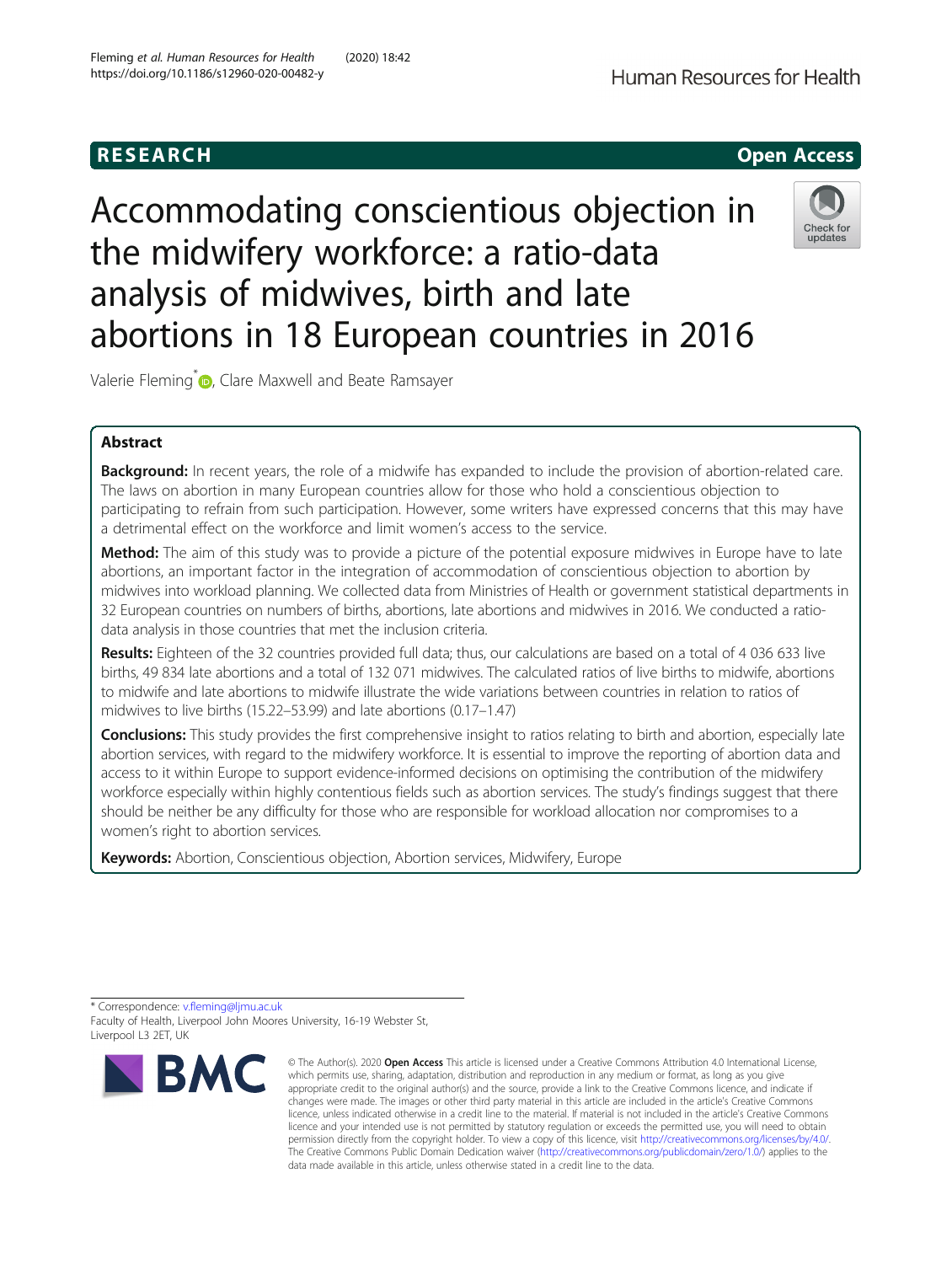# Background

Midwives constitute a valuable resource in health services globally by providing care to women throughout the pregnancy continuum  $[1]$  $[1]$  $[1]$ . In Europe, midwifery care, however, is varied in its scope of practice and the quality of its provision [[2\]](#page-8-0). A number of definitions of the midwife also exist, with the World Health Organization's (WHO) [\[3](#page-8-0)] now subtly differing from that of the International Confederation of Midwives (ICM) [[4\]](#page-8-0). Both, however, remain clearly focused on the provision of care during a normal pregnancy with the ICM noting that the midwife's role may extend to sexual and reproductive care. A major break from these definitions occurred in the "State of the World's Midwifery Report" [[5\]](#page-8-0) in which midwifery is defined as:

the health services and health workforce needed to support and care for women and newborns, including sexual and reproductive health and especially pregnancy, labour and postnatal care. This includes a full package of sexual and reproductive health services, including preventing mother-to-child transmission of HIV, preventing and treating sexually transmitted infections and HIV, preventing pregnancy, dealing with the consequences of unsafe abortion and providing safe abortion in circumstances where it is not against the law. (pp.3-4)

The UNFPA definition clearly moves the midwife into a different role but one which is supported by other UN agencies such as the WHO. Such a move has come about in response to the numbers of women dying from unsafe abortions in countries where legal abortion is not possible. In Europe, however, from the latter half of the 20th century, most countries enacted laws permitting abortion to some extent [[6\]](#page-8-0). The only European countries in which abortion is still forbidden, except when there is a threat to the woman's life, are Liechtenstein and Malta, each of which punishes both the woman and the involved health professionals by a period of imprisonment [\[7](#page-8-0), [8](#page-8-0)]. Conversely, many European countries permit abortion on the request of the women in the first trimester of pregnancy, while others require medical authorisation from the outset. Despite legislation, abortion remains a very volatile subject, with arguments highly polarised [[9\]](#page-8-0), the topic often being portrayed in the media as pro-life vs pro-choice or even rampant feminism vs religious fanaticism [\[10](#page-8-0)]. This has the potential to cause much pain and controversy for both service users and providers. One of the major arguments in the present time, rather than concerning the right of women to have abortions, is about the rights of health professionals to object on conscience grounds to providing abortion services [[9\]](#page-8-0), a key issue being that this could create imbalances in the workforce. Such arguments exist despite most countries' laws including this right and conscience, as a core element of human rights, being protected in documents such as the European Convention on Human Rights [[11\]](#page-8-0). According to the latest figures from the WHO, of the 30 European countries that permitted abortion at the time of data collection, 25 included a so-called conscience clause permitting health care providers, who hold a legitimate objection, to desist from participating in the provision of abortion [\[12\]](#page-8-0).

Most of the above arguments are specific to abortion and apply to all relevant health professionals. However, in recent times, it is often midwives who are at the centre of controversies relating to conscientious objection.

#### Abortion and conscientious objection

In the United Kingdom (UK), two senior midwives lost a Supreme Court case which ruled that conscientious objection must be restricted to "hands on" activities [\[13](#page-8-0)]. Similar cases affecting midwives have also been reported in other European countries notably Croatia and Sweden, the latter of which does not have a legal position on conscientious objection. One of the midwives who lost her case in Sweden has lodged it with the European Court of Human Rights [\[14](#page-8-0)].

The potential workforce issues resulting from midwives who make conscientious objections have never been addressed with a quantitative focus on the associated workload. Having evidence-based information however is essential for a better understanding of and contribution to the debate.

This article therefore presents an analysis of relevant statistics in 18 European countries in relation to potential exposure to late abortions by midwives in order to throw new light on the controversial topic in relation to the midwifery workforce.

The literature is vague as to the extent to which conscientious objection should be permitted. Taking note of the ambiguities, the authors of one article propose that "European countries should critically assess the laws governing conscientious objection and its effects on women's rights" ([\[15](#page-8-0)], p. 231).

This position has been supported by writers who suggest that the various treaties permitting conscientious objection on the grounds of human rights have compromised women's right to abortions  $[16]$  $[16]$ . However, in a case study report on four European countries, the conclusion drawn is that, although complex, it is possible to accommodate individuals who object to providing abortion-related care, while still ensuring that women have access to legal health care services in the countries concerned [\[17](#page-8-0)].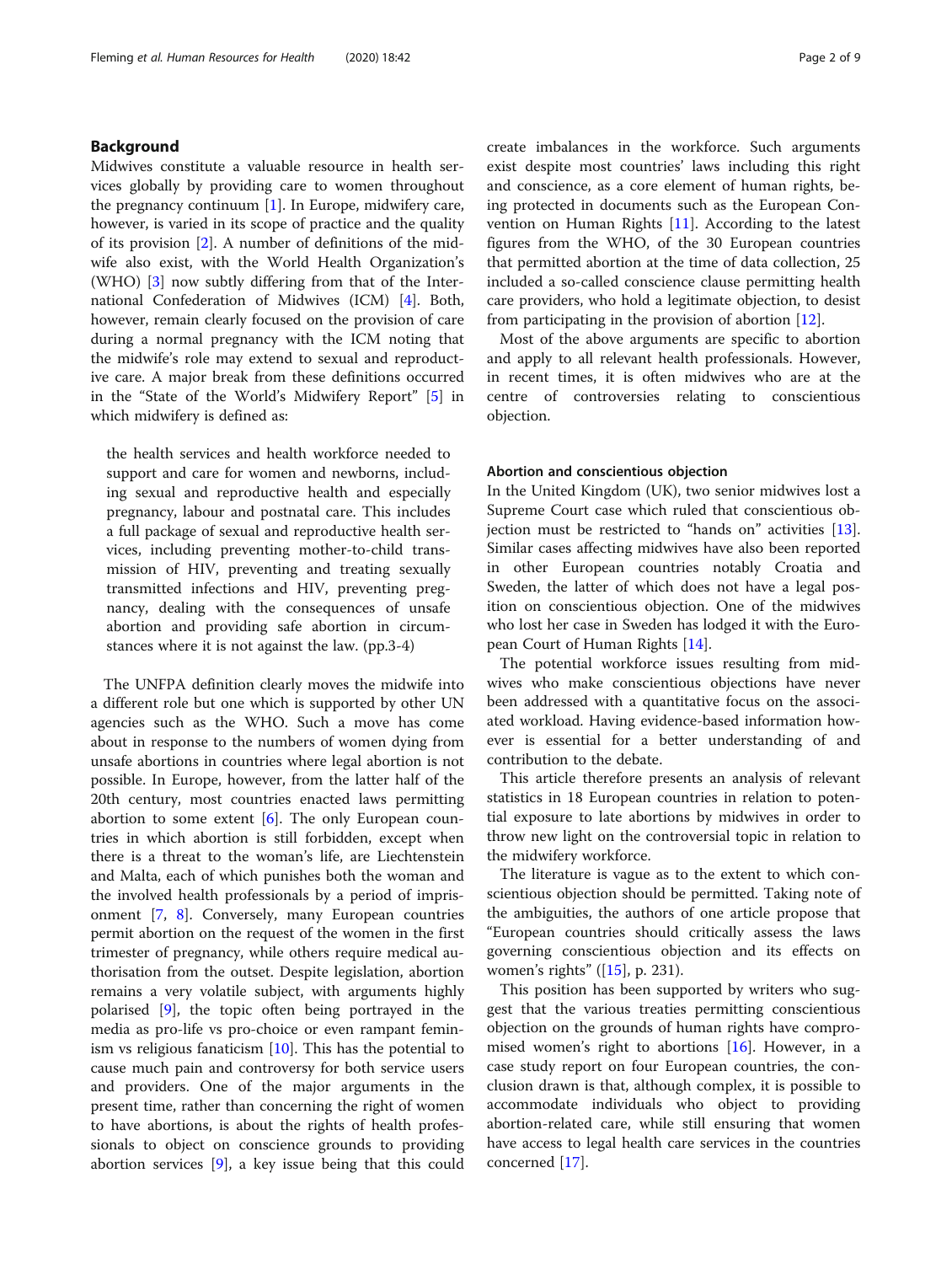The academic commentaries on conscientious objection also are divided. The seminal work of Wicclair provided a comprehensive link between conscience and integrity in medicine, concluding that *carte* blanche rights of conscientious objection should not be given but rather that respect for moral integrity of the physician, even in practices endorsed by the medical profession, is the best way forward [[18\]](#page-8-0). Claims of conscientious objection thus should derive from the importance attributed to the integrity underpinning them. Weinstock (p. 12) comments that when a health professional's right to conscientious objection is observed, "respect [is afforded to] the moral agency of those who hold reasonable dissenting views" [[19](#page-8-0)]. In the same vein, Curlin et al. ([\[20\]](#page-8-0), p. 1891) reflected that "acting conscientiously is the heart of the ethical life" hypothesising that if medical practitioners give this up they no longer have the capacity to make moral judgments or act in accordance with them.

Other writers challenge such positions proposing that the rights of health care professionals to allow their private values should not interfere with their work [\[21](#page-8-0)]. Conscientious objection to abortion-related care has also been labelled as "dishonourable disobedience" ([\[22\]](#page-8-0), p .12). Conversely, Pellegrino avers that a health professional's conscience or religious values must never be placed in a position secondary to the health service's requirements [[23\]](#page-8-0). Taking a nuanced approach, Neal [[24](#page-8-0)] suggests that the apparent expansion of conscientious objection claims is based on poorly defined or even contradictory professional guidelines and there is a need for sound research establishing working definitions.

Various professional bodies or regulatory authorities have established such guidelines, the International Federation of Obstetricians and Gynaecologists' (FIGO) criteria for conscientious objection [[25](#page-8-0)] being to provide notice, refer patients timeously and provide emergency care. While brief and practical, the standards, like those of other such bodies, are not based on research with practitioners. A "White Paper" drawing on international, multidisciplinary literature sums up the issue and develops a road map for the future [[26\]](#page-8-0). The authors point out the lack of well carried out empirical research on the topic but conclude from reviewing the available evidence that there is a growing trend towards refusal to provide certain reproductive health services, especially abortion. Acknowledging the difficulty of the situation, they recommend that a standard definition of conscientious objection be developed together with accompanying obligations.

# Role of midwives

What is evident from the literature is that its key focus is on medical practitioners, and if midwives are

mentioned, it is in a secondary position [[9\]](#page-8-0) despite the WHO's emphasis on them as key providers of abortion services [[27](#page-8-0)]. This has most recently been discussed in two articles, one specifically focusing on abortion [\[9](#page-8-0)] and the other on end of life care [\[28](#page-8-0)], each of which urged nurses and midwives respectively to be more proactive in contributing to the debate.

With the overwhelming change from surgical to medical abortions in both first and second trimesters of pregnancy, there is an increasing role for midwives and the above arguments are clearly relevant to them. In the past, abortions were carried out surgically exclusively by doctors who may have been assisted by nurses or midwives in an operating theatre. Both in the theatre and pre-and post-operatively, those who expressed a conscientious objection to the procedure were not expected to participate. With medical abortions, the prescription is generally written by a medical practitioner, but the drug is often administered by a nurse, midwife or the woman herself. While in the first trimester in some countries the woman now may labour at home, in the second trimester in most countries, she is cared for throughout the subsequent labour in an inpatient setting by midwives, or occasionally, nurses, thereby increasing their workload.

Until recently, only one article acknowledged this, commenting that many more health professionals are now involved over a much longer period of time [\[29\]](#page-8-0). However, in the last 2 years, the topic of midwives or nurses in relation to conscientious objection has come to the fore with two articles emphasising their invisibility [[9,](#page-8-0) [28\]](#page-8-0).

Taking into account the divergence of opinions shown by both academic writers and policy makers and the lack of visibility of midwives, we believe that the whole debate on conscientious objection would benefit from giving consideration to numerical data, not simply considering the numbers of abortions but their relationship to other variables.

We have chosen to focus on midwives in relation to abortions conducted after the first trimester of pregnancy, because it is mainly midwives who are expected to participate in drug administration and the subsequent care for women in labour, including delivery of the foetus and placenta and the provision of immediate postnatal care [[27\]](#page-8-0).

This background has shown that a controversial debate around conscientious abortion exists and that both philosophical arguments and laws exist for the provision and the opportunity to conscientiously object to the provision of abortion services. There is, however, a lack of quantitative research showing the dimensions of the topic, and so accurate workload indices cannot be produced. This study seeks to address the issue.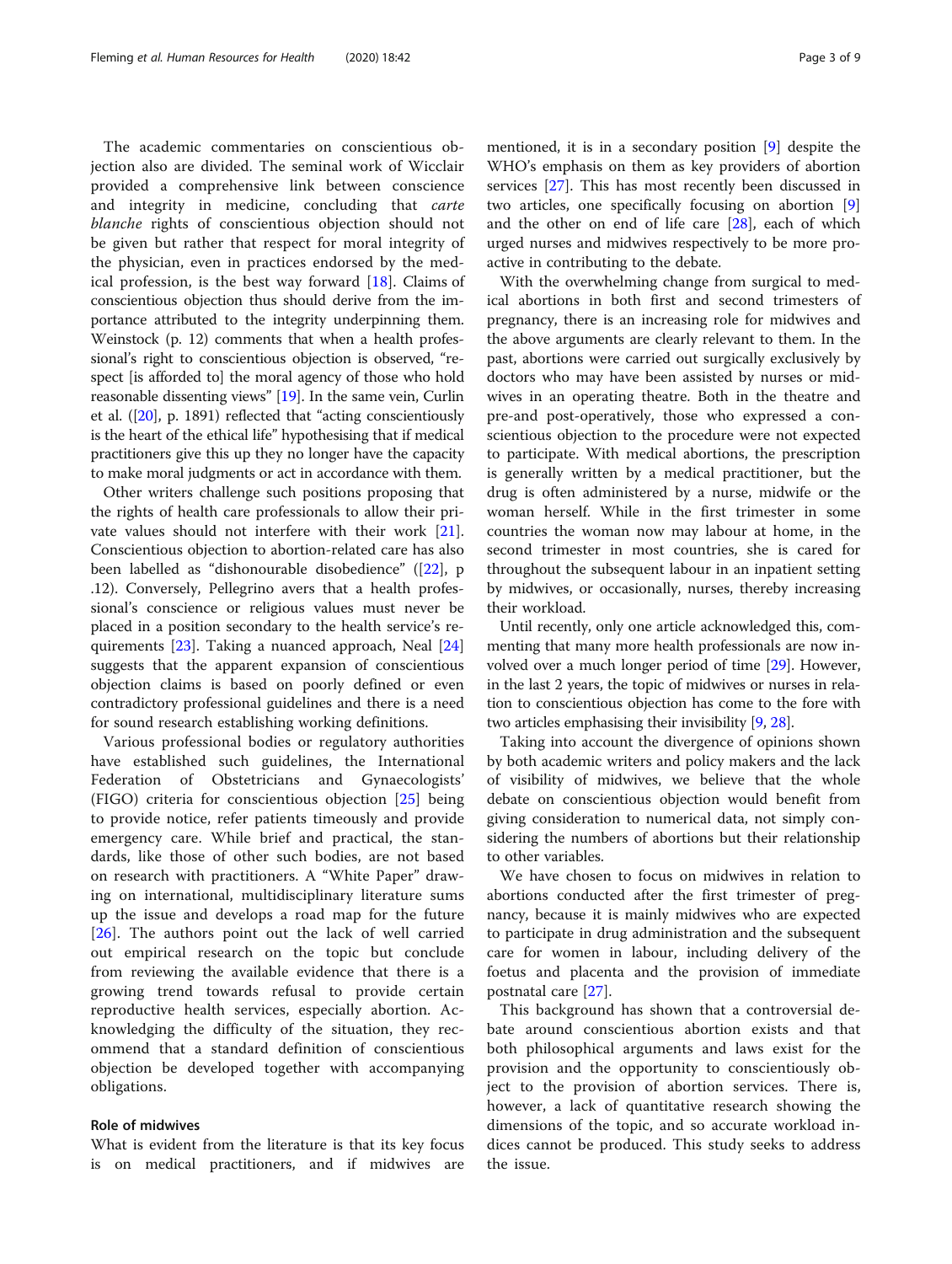# Methods

# Aim

The aim of this study was to provide a picture of the potential exposure midwives in Europe have to abortions conducted after the first trimester of pregnancy (hereafter "late abortions"), an important factor in the integration of accommodation of conscientious objection to abortion by midwives into workload planning. This has been investigated by collecting and analysing data on late abortions, live births and numbers of midwives by European country to provide a ratio of late abortions to midwife.

# Sample and inclusion/exclusion criteria

We selected 32 European countries due to 28 of them being Member States of the European Union (EU) during the period of analysis and the remaining four being signatories to the Shengan accord, which provides for free movement without border controls between them. Of the 28 EU Member States, Croatia, Ireland and the United Kingdom (UK) were not part of the Shengan area.

We decided only to include and analyse robust statistical data provided by Ministries of Health or government statistics departments, with data provided by "third parties" excluded. Only countries that could provide full data sets on all variables were included in the analysis, with countries that had only partial or no data excluded.

#### Data collection

A rigorous process of data collection was conducted between January 2018 and March 2019.

Data were collected for the four variables: "number of live births", "number of abortions", "number of late abortions" and "number of midwives according to the OECD [\[30\]](#page-8-0)" for the year 2016, as this year offered the most complete data. This was not a straightforward process and a number of "stages" were undertaken (detailed below) in order to collect data that were considered robust and that met the inclusion criteria.

 $\triangleright$  Initially, we accessed the homepages of MoHs and government statistics departments of every country for data on the four variables.

 $\blacktriangleright$  Next, due to countries reporting differently on health-related figures and, in order to deal proactively with expected reporting problems, we contacted each MoH by email requesting data on the four variables. Discrepancies were resolved by returning to the original data and questioning with MoH how they were categorised. In one case (Slovenia), the number of midwives was such an outlier that we returned to the Ministry and were told that only the midwives with a degree were included in their calculations. Midwives with a

lower academic qualification were also in practice, so to obtain their numbers, they referred us to the midwifery organisation whose official confirmed the MoH's position and supplied the remaining numbers. We then returned to other countries to see if this was a problem elsewhere and it was not.

 $\geq$  If the first two approaches did not provide the required data, we contacted the MoHs concerned personally by phone to request the data.  $\triangleright$  When countries provided health reports in languages that we could not understand, we contacted researchers from the countries concerned and asked them to translate relevant passages and to identify relevant data. Full data sources are provided in the accompanying notes.

We identified differences related to the reporting of abortions within the sample. Several countries' abortion data, most noticeably those in Eastern Europe, contained data on "spontaneous abortions" as well as "induced" and "other" abortions. On inquiring with the MoHs concerned, a comprehensive response was obtained from Latvia which stated "other" meant "abortion with unknown origin or termination of the pregnancy where the factors that lead to this termination are unknown" [personal communication with the Centre for Disease Prevention and Control of Latvia to the authors, 28 September 2018]. Similar confirmations were then received from the other countries. As it was thus clear that these figures were active terminations rather than miscarriages, they have been included in our analysis among the number of abortions. Abortions classified as "spontaneous" conversely have been omitted from our analyses.

#### Data analysis

All our data were inputted into Excel by one author and double-checked for discrepancies by another author and a statistician against the raw data. (The sources of all data are available on request.) We conducted a ratio data analysis among those countries that met the inclusion criteria. Ratio distributions were calculated between midwives to live births, late abortions to live births and late abortions to number of midwives for each country using Excel. We created box plots using Excel in relation to live births and late abortions/midwife, calculating the median, range and the highest and lowest ratios. We also created a line comparison graph using Excel to show live births and late abortions per midwife by country.

### Ethics approval

As our study is based on published or freely available statistical data and no data were sought from individuals, no approval from an ethics committee was required.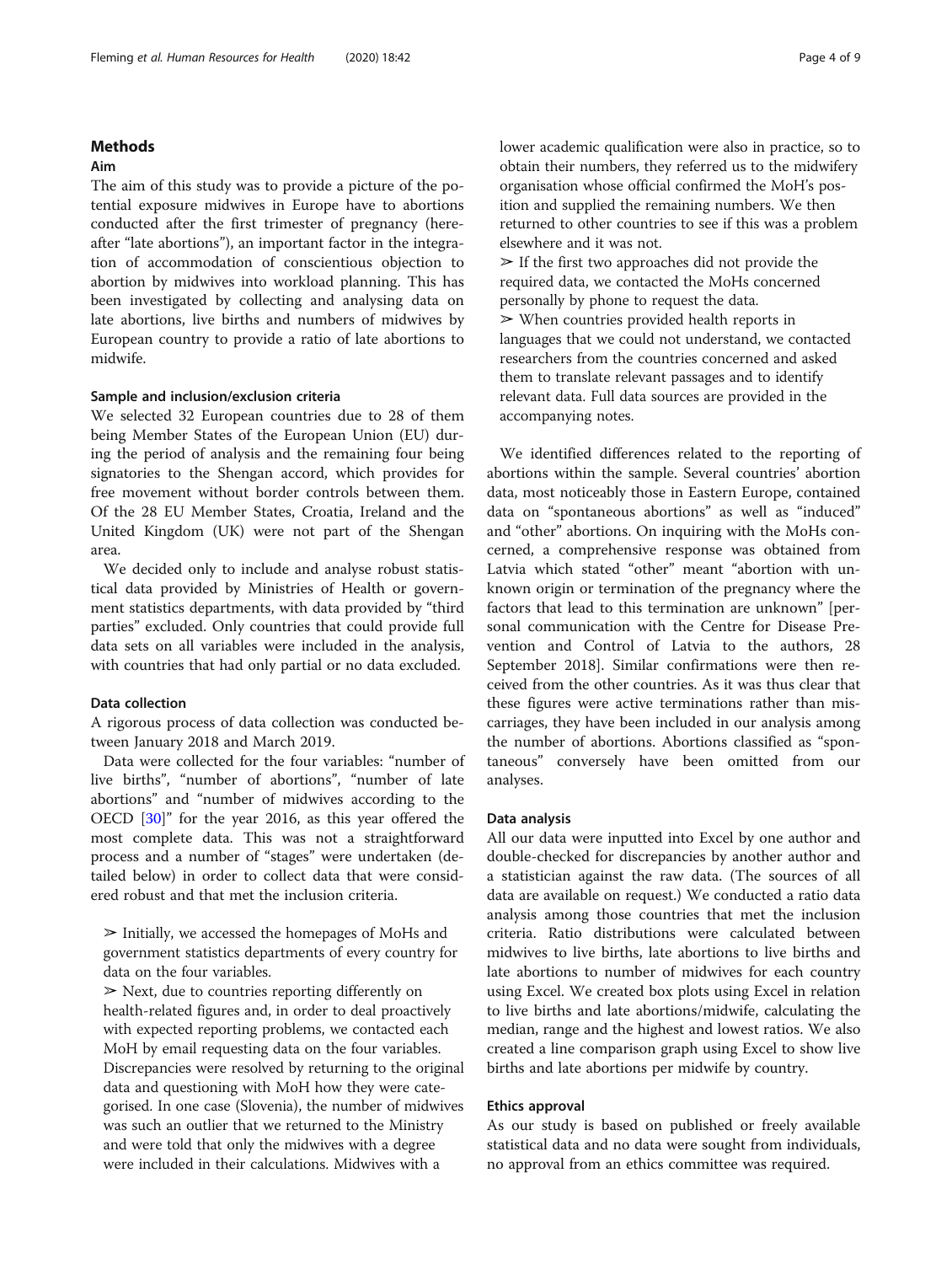# <span id="page-4-0"></span>Results

Table 1 displays the data for the number of midwives, live births, total abortions and late abortions for all of the 32 countries.

Table 1 shows that 18 of the 32 European countries provided data on the four variables we analysed in our study (see Table [2\)](#page-5-0). A further eight European countries provided data concerning numbers of births and abortions but no information on late abortions conducted after 12 weeks of gestational age. Those were Belgium, Bulgaria, Croatia, Denmark, Hungary, Luxembourg,

**Table 1** Midwives, live births, abortions and late abortions in 2016

| Country            | Midwives        | Live births | Total abortions | Late abortions |
|--------------------|-----------------|-------------|-----------------|----------------|
| Austria            | 1478            | 87 675      |                 |                |
| <b>Belgium</b>     | 3263            | 121 161     | 21 900          |                |
| <b>Bulgaria</b>    | 3254            | 64 984      | 27 782          |                |
| Croatia            | 1698            | 37 537      | 5960            |                |
| Cyprus             | 268             | 9455        |                 |                |
| Czech Republic     | 3904            | 112 663     | 20 409          | 935            |
| <b>Denmark</b>     | 1873            | 61 614      | 3162            |                |
| <b>Estonia</b>     | 440             | 14 003      | 4323            | 97             |
| <b>Finland</b>     | 2283            | 52 814      | 9665            | 397            |
| <b>France</b>      | 22 761          | 783 640     | 168 519         | 6192           |
| Germany            | 23 000          | 792 495     | 98 721          | 3850           |
| Greece             | 2701            | 92 898      |                 |                |
| <b>Hungary</b>     | 1628            | 93 063      | 30 439          |                |
| Iceland            | 265             | 4034        | 1044            | 50             |
| Ireland            | 2085            | 63 897      |                 |                |
| <b>Italy</b>       | 16 507          | 437 438     | 84 874          | 3366           |
| Latvia             | 403             | 21 759      | 4366            | 265            |
| Lithuania          | 921             | 30 623      | 4502            | 164            |
| Liechtenstein      | 10 <sup>°</sup> | 378         |                 |                |
| Luxembourg         | 211             | 6050        | 580             |                |
| Malta              | 217             | 4227        |                 |                |
| <b>Netherlands</b> | 3778            | 172 520     | 30 144          | 5538           |
| Norway             | 2943            | 58 890      | 12 733          | 546            |
| Poland             | 22 464          | 382 257     | 1098            |                |
| Portugal           | 2548            | 87 126      | 15 959          | 543            |
| Romania            | 3337            | 188 415     | 63 518          |                |
| Slovakia           | 1795            | 57 557      | 15 277          | 1500           |
| Slovenia           | 779             | 20 345      | 3736            | 201            |
| Spain              | 8531            | 410 583     | 93 131          | 5749           |
| Sweden             | 7303            | 117 425     | 38 143          | 2431           |
| Switzerland        | 2593            | 87 883      | 10 25 6         | 513            |
| UK                 | 31 317          | 774 835     | 202 469         | 17 497         |
| <b>Total</b>       | 176 558         | 5 250 244   | 972 710         | 49 834         |

Poland and Romania. Finally, six European countries provided data on births and midwives but not on abortions, or the latter had only been estimated by third parties which did not meet our inclusion criteria. Those were Austria, Cyprus, Greece, Ireland, Liechtenstein and Malta.

Table [2](#page-5-0) shows that our calculations are based on a total of 4 036 633 live births, 49 834 late abortions and 132 071 midwives. In total, 818 271 abortions, including late abortions, were reported in those 18 countries. Table [2](#page-5-0) displays the calculated ratios of live births to midwife, abortions to midwife and late abortions to midwife by the 18 countries that met the study inclusion criteria. This illustrates the wide variations between countries in relation to ratios of midwives to live births and late abortions, and abortions to live births. For example as shown in Fig. [1](#page-5-0), the ratio of live births to midwife ranged from 15.22 in Iceland to 53.99 in Latvia and the ratio of late abortions to live births ranged from 0.05 in Germany to 0.32 in the Netherlands. In addition, the ratio of late abortions to midwife ranged from 0.17 in Germany and Finland to 1.47 in the Netherlands.

Although our results in Table [2](#page-5-0) show that there is a wide range in ratios of midwives to live births across the 18 countries, our calculated box plots in Fig. [2](#page-6-0) show that the majority of midwives have a narrower range of calculated ratio of live births of between 25 and 35, with a median of 32. Similarly, although there is a wide variation in range of ratios of midwife to late abortions shown in Table [2,](#page-5-0) our calculated box plots in Fig. [1](#page-5-0) show that the majority of midwives have a ratio 0.2 to 0.5, with a median of 0.22.

# Discussion

This first approach to quantifying the ratio of midwives to late abortions throughout Europe offers some interesting insights into the potential exposure midwives have to late abortion, which can be used to further the debate on accommodating conscientious objection to abortion by midwives in the workforce. Our analysis of late abortions is based on robust statistical data that were made available in 18 out of the 32 European countries. The comparisons we have drawn have not been previously published in a comprehensive report; thus, this paper provides a unique contribution concerning births and late abortions in relation to the midwifery workforce across Europe.

Table 1 shows that 5 250 066 live births took place in Europe in 2016. Our analysis is based on 4 036 633 live births taking place in the 18 countries which provided complete data sets and accounts for approximately 76.9% of all births that occurred in Europe in the year 2016. However, due to different underlying laws and conscience clauses, it is unlikely that this figure can be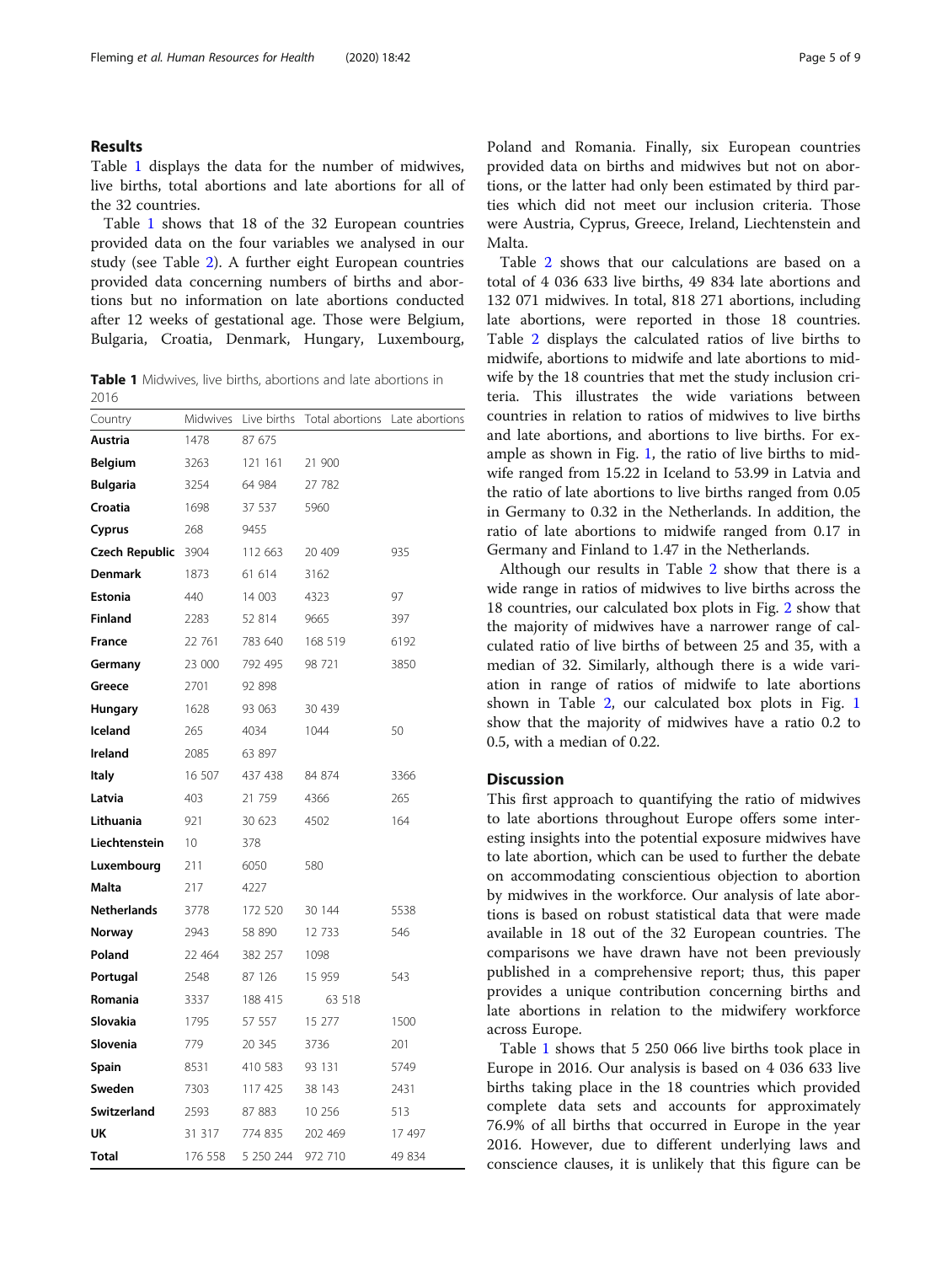<span id="page-5-0"></span>

|  | <b>Table 2</b> Midwife, live birth and late abortion and ratios in countries with all data in 2016 |
|--|----------------------------------------------------------------------------------------------------|
|--|----------------------------------------------------------------------------------------------------|

| Country            | Midwives | Live<br>births    | Total<br>abortions | Late<br>abortions | Late abortions to live<br>births | Live births to<br>midwife | late abortions:<br>midwife |
|--------------------|----------|-------------------|--------------------|-------------------|----------------------------------|---------------------------|----------------------------|
| Czech<br>Republic  | 3904     | 112 663           | 20 409             | 935               | 0.008                            | 28.86                     | 0.24                       |
| Estonia            | 440      | 14 003            | 4323               | 97                | 0.007                            | 31.83                     | 0.22                       |
| Finland            | 2283     | 52 814            | 9665               | 397               | 0.008                            | 23.13                     | 0.17                       |
| France             | 22 761   | 783 640           | 168 519            | 6192              | 0.008                            | 34.43                     | 0.27                       |
| Germany            | 23 000   | 792 495           | 98 721             | 3850              | 0.005                            | 34.46                     | 0.17                       |
| Iceland            | 265      | 4034              | 1044               | 50                | 0.012                            | 15.22                     | 0.19                       |
| <b>Italy</b>       | 16 507   | 437 438           | 84 874             | 3366              | 0.008                            | 26.50                     | 0.20                       |
| Latvia             | 403      | 21 759            | 4366               | 265               | 0.012                            | 53.99                     | 0.66                       |
| Lithuania          | 921      | 30 623            | 4502               | 164               | 0.005                            | 33.25                     | 0.18                       |
| <b>Netherlands</b> | 3778     | 172 520           | 30 144             | 5538              | 0.032                            | 45.66                     | 1.47                       |
| Norway             | 2943     | 58 890            | 12 7 33            | 546               | 0.009                            | 20.01                     | 0.19                       |
| Portugal           | 2548     | 87 126            | 15 959             | 543               | 0.006                            | 34.19                     | 0.21                       |
| Slovakia           | 1795     | 57 557            | 15 277             | 1500              | 0.026                            | 32.07                     | 0.84                       |
| Slovenia           | 779      | 20 345            | 3736               | 201               | 0.010                            | 26.12                     | 0.26                       |
| Spain              | 8531     | 410 583           | 93 131             | 5749              | 0.014                            | 48.13                     | 0.67                       |
| Sweden             | 7303     | 117 425           | 38 143             | 2431              | 0.021                            | 16.08                     | 0.33                       |
| Switzerland        | 2593     | 87 883            | 10 25 6            | 513               | 0.006                            | 33.89                     | 0.20                       |
| UK                 | 31 317   | 774 835           | 202 469            | 17 497            | 0.023                            | 24.74                     | 0.56                       |
| Total              | 132 071  | 4 036 633 818 271 |                    | 49 834            |                                  |                           |                            |

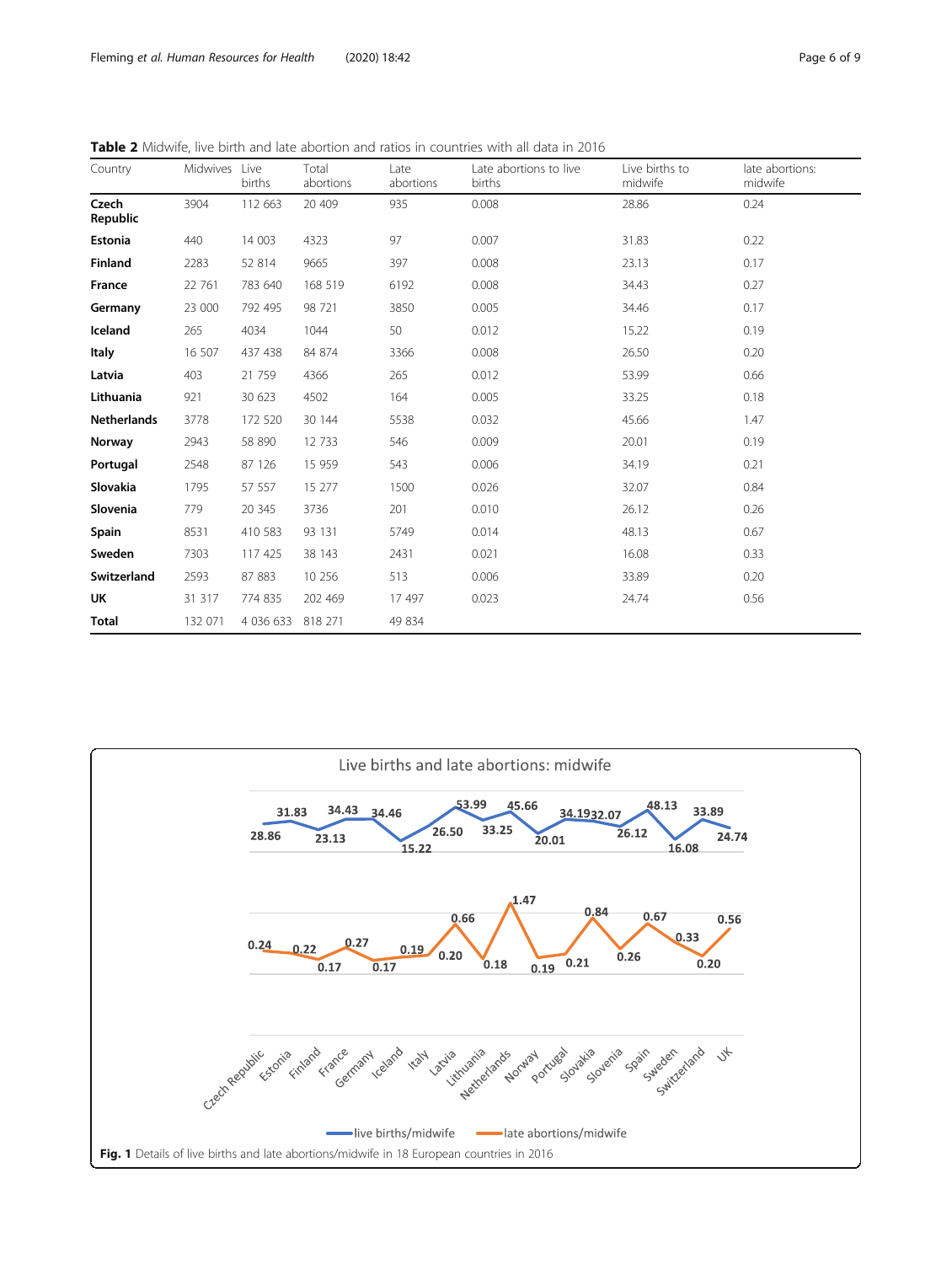<span id="page-6-0"></span>

extrapolated to the figures to the percentage of abortions or late abortions. We rather interpret this figure of 76.9% in a way that it shows we achieved an inclusion of relevant European countries in our analysis, which represent over three quarters of all live births in Europe, despite having excluded 14 countries. Similarly, midwife numbers for the 18 countries amount to 176 558 which accounts for 74.9% of midwives in Europe, although it is acknowledged that there may be differences in how practising midwife numbers are recorded.

Our data show that the proportion of late abortions in relation to the number of births is low, even if the numbers of late abortions might sometimes be under reported. Our results show within Tables [1](#page-4-0) and [2](#page-5-0) consistently low ratios of late abortions to births and midwives which are further illustrated in Fig. 2 in the low median and narrow range for the majority of midwives in relation to these ratios. They add another dimension to the argument of Chavkin et al. [\[26\]](#page-8-0) who

concluded that their "best case' studies [of four European countries] illustrate that it is possible to permit CO to abortion and still ensure that women have access to care" (p. 66). They also noted that conscientious objection to abortion presents a challenge to governments which may have to negotiate competing belief systems. In particular they highlight the rival rights and obligations in societies which are no longer theocratically centred so blurring lines between religious and political based conscience. Our study, unlike theirs, did not look at the underlying factors in the countries which we explored but rather presents a factual analysis of the numbers involved.

Our study shows that the potential exposure to late abortions by midwives is extremely low throughout the 18 countries and unlikely to affect workforce planning. Therefore, we query the claims of Heino et al. [[15\]](#page-8-0) and Zampas [[16\]](#page-8-0) that the increasing numbers of objectors are endangering abortion provision. We clearly show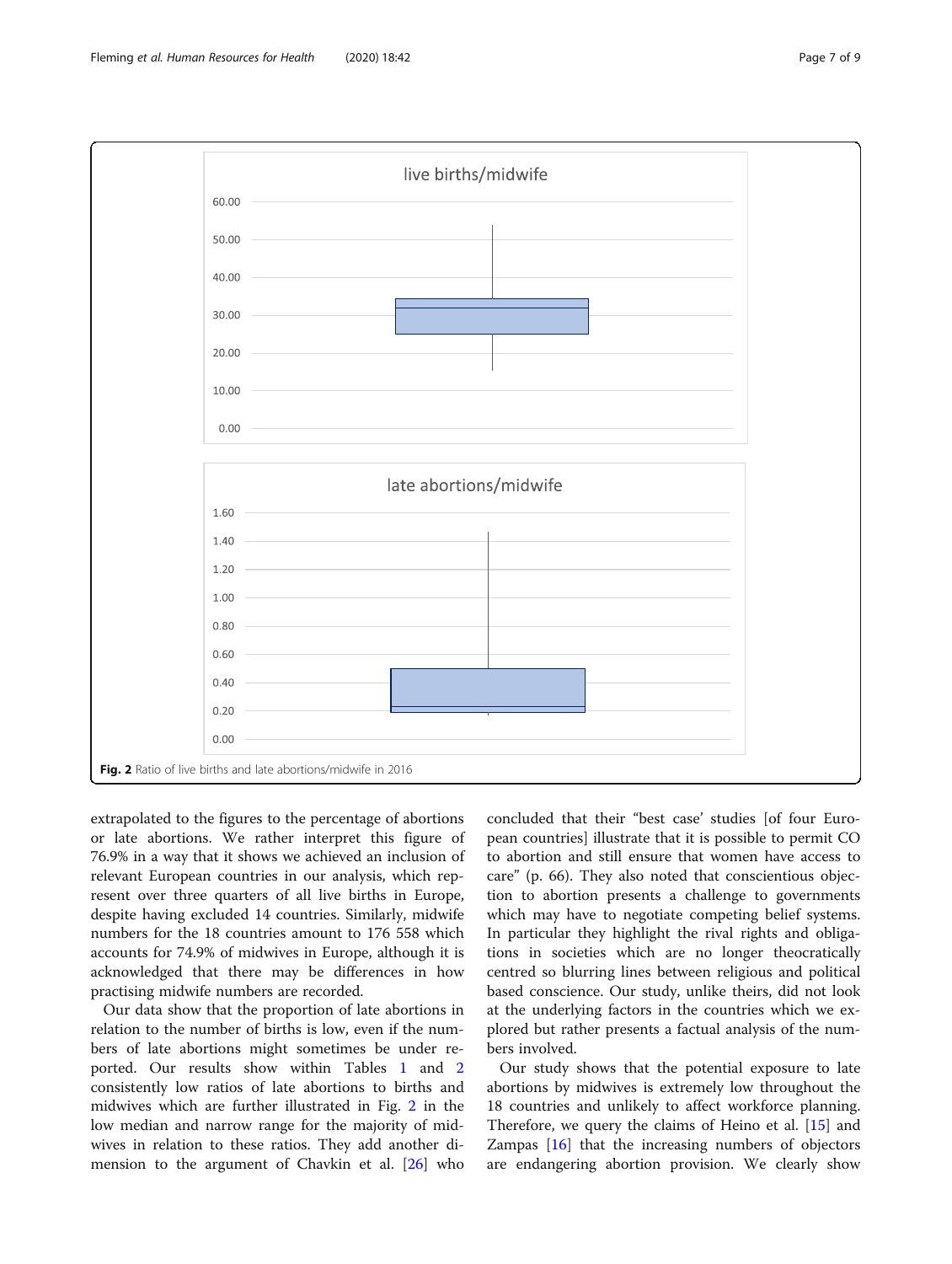that the numbers of late abortions that may be expected to be encountered by midwives in the countries we included are negligible, even in the Netherlands, the country with the highest ratio in our analysis between late abortions and midwives. This also supports Wicclair´s stance, suggesting that "moral space" [\[18\]](#page-8-0) or "discretionary space" [[31\]](#page-8-0) is also needed for midwives, in which they can practise without professional detriment and Sulmasy's ([\[31](#page-8-0)], p. 29) argument that "a plural, liberal democratic society needs to foster the independence of its profession if it is to flourish".

Although not a surprising finding, it should be noted that during the undertaking of this study discrepancies in the reporting of abortion data across Europe were prominent. Furthermore, the actual retrieval of data was challenging and time consuming and required an amount of persistence on the part of the research team. Although the authors of this study did not set out to analyse the accuracy of European abortion data, it is clear that a more transparent and streamlined mechanism of data reporting is needed in order to make the process of collecting and extrapolating data to various contexts such as conscientious objection to abortion less problematic.

#### Strengths and limitations of the study

This study has several strengths and limitations. A major strength is that a robust and comprehensive process of data collection was undertaken, with the data provided by the MoHs throughout Europe enabling us to analyse a considerable amount of data which has not been undertaken previously. However, despite the transparency throughout Europe regarding the reporting of birth rates, the same could not be said for the reporting of abortions. The reporting of abortion figures and especially the reporting of late abortions differed with some countries providing no data on the gestational age when the abortion was conducted. It may be that the actual number of abortions carried out differs from what is reported in the official statistics of some countries with some abortions being reported as "curettage" or similar. It is further accepted that not every midwife included in the numbers in this study will be practising. Of those who are in current practice, some will not encounter women having late abortions as these often take place in specialised foetal medicine units. These limitations also apply to the ratio of midwives to births as again many midwives do not work in labour and delivery units. Thus, we would conclude that our findings concerning the ratio of midwives to late abortions are general in nature rather than context specific. However, this limitation is acknowledged and influences our conclusions. Additionally, we do not know if

midwives might object in some cases but not all, and we have been unable to identify a database in which such information could be found. The method of data collection that we used also exhibits limitations, due to potential under-reporting of abortions by some countries. In addition, it might be that some healthcare systems offer abortion services in private clinics that do not provide data on governmental databases, and as such, data on late abortions and midwives who work in such settings will not have been included in this study.

#### Conclusions

This study provides the first comprehensive insight to ratios relating to birth and abortion, especially late abortion services, with regard to the midwifery workforce. While traditionally midwives have accompanied women during pregnancy, birth and the postnatal period, their role is now being extended to their becoming key personnel in the provision of abortion services.

Research related to midwifery workforce and abortion services is highly relevant for health-care systems because both the provision of and objection to those services are discussed and practised. Based on the identified limitations in our study that the reporting of abortion figures and especially the reporting of late abortions differed, we conclude that it is vital to improve the reporting of abortion data and access to it within Europe. We consider this necessary for conducting research that supports evidence-informed decisions on optimising the contribution of both nursing and midwifery workforces, especially within highly contentious fields of such as conscientious objection to abortion services.

We further conclude that quantitative data analysis contributes to clarification within the debate around CO. The data we have obtained now will therefore form the basis of a new database which we intend to update each year. This will enable us and other researchers to make some comparisons. Based on our findings, we reach the conclusion that comparability of the vital issues of abortions and births within European countries would be improved if both rates were reported consistently and transparently by all countries. Such reporting may lead to further understanding of similarities and differences in the women's reproductive health arena in Europe. Therefore, we recommend the provision of reliable, detailed annual abortion statistics in all European countries.

Finally, there should be neither be any difficulty for those who are responsible for workload allocation nor compromises to a women's right to abortion services. Given that relatively few midwives decide to make a conscientious objection to the provision of abortion services,